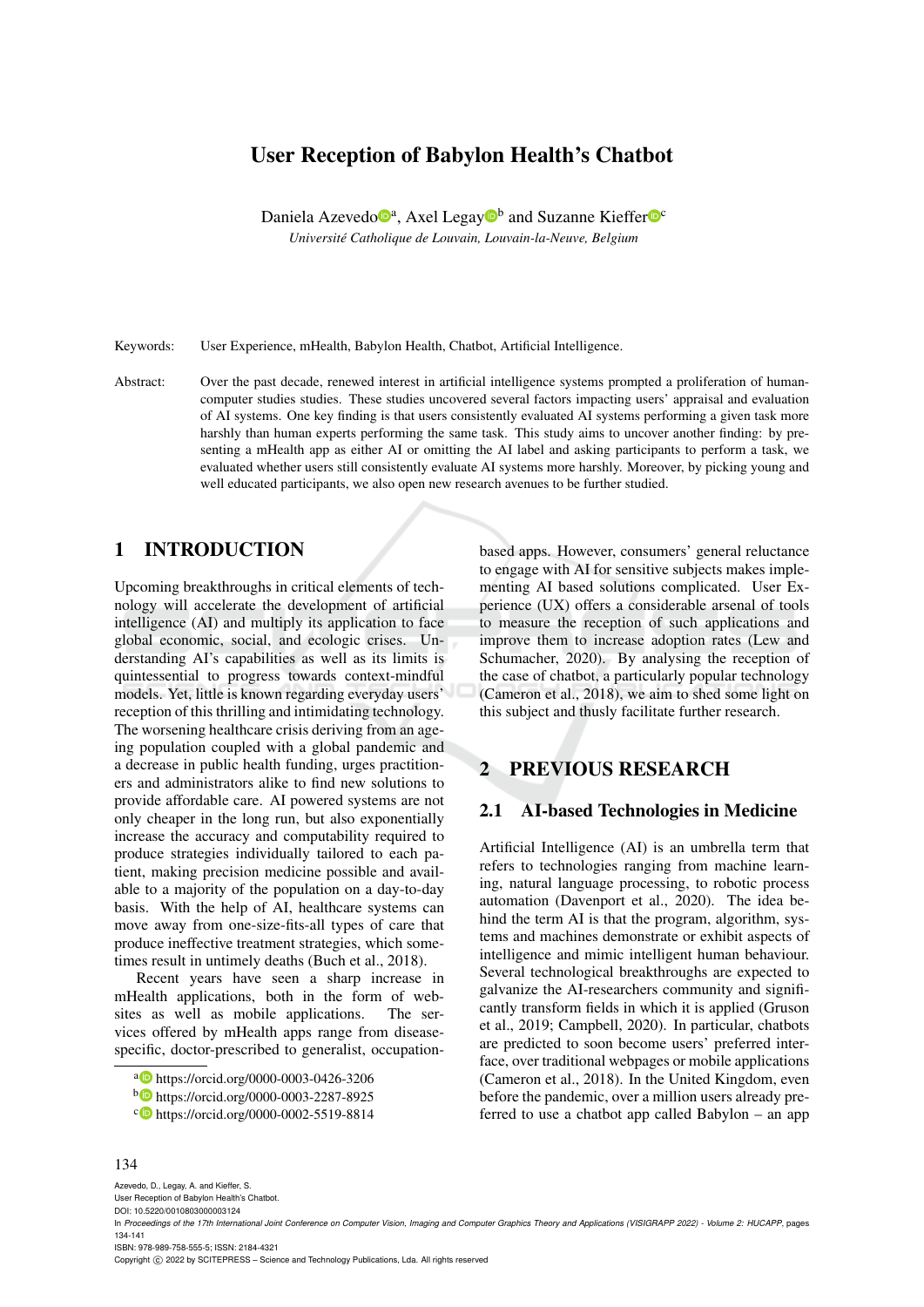that uses a question-based interaction with users regarding their disease symptoms to establish a diagnosis – rather than contacting their National Health Services (NHS) (Chung and Park, 2019).

Despite reservations regarding the implementation of AI emerging from both users and healthcare professionals (Zeitoun and Ravaud, 2019; Lew and Schumacher, 2020), healthcare slowly departs from an expert-led approach towards a patient-centred, independent and self-sufficient one. Since the democratisation of the internet, patients are increasingly looking to (re)gain control over their healthcare choices (Dua et al., 2014) and the number of people turning to websites and social media in search of healthcare information is only increasing (Chowriappa et al., 2014). AI-systems could offer a more suitable alternative to expert-led healthcare, as opposed to the raw healthcare information currently available on the internet. Using AI-enabled applications allows users to become more active participants in their own health, reduce costs, improve patient experience, physician experience and the health of populations (Campbell, 2020).

User resistance increases as AI moves towards context awareness (Davenport et al., 2020). Therefore, for AI be successfully implemented, lay users' perceptions and beliefs need to evolve. Researchers in the early 2000s were already calling for greater attention to consumer resistance regarding technology alternatives (Edison and Geissler, 2003) – the more reservations users emit, the less likely they are to adopt AI-based products. Somat (Distler et al., 2018) describes the process of implementing and adopting a new product as a journey through an acceptabilityacceptation-appropriation continuum. The process begins with a subjective evaluation before use (acceptability), after use (acceptation) and once the product has become a part of daily life (appropriation).

Holmes et al. (2019) argue that interacting with a chatbot is more natural and more intuitive than conventional methods for human-computer interactions. A chatbot is an intelligent interactive platform that enables users to interact with AI through a chatting interface (Chung and Park, 2019) using natural language (written or spoken) aiming to simulate human conversation (Denecke and Warren, 2020). De Gennaro et al. (2020, p. 3) note that 'chatbots with more humanlike appearance make conversations feel more natural, facilitate building rapport and social connection, as well as increase perceptions of trustworthiness, familiarity, and intelligence, besides being rated more positively'. To decrease complexity, most chatbots opt to restrict user input to selectable predefined items (Denecke and Warren, 2020). There are already chatbots in the market that provide therapeutics or counselling, disease or medication management, screening or medical history collection or even symptoms collection for triage purposes (Denecke and Warren, 2020). These AI applications can instantly reach large amounts of users (de Gennaro et al., 2020), reduce the need of medical staff, as well as assist patients regardless of time and space (Chung and Park, 2019).

#### 2.2 UX's Role in AI Adoption

UX plays a pivotal role in the acceptance process (Lew and Schumacher, 2020). UX is a compound of emotions and perceptions of instrumental and noninstrumental qualities that arise from users' interaction with a technical device. To achieve a successful UX, AI products, like any other product, need to meet essential elements of utility, usability and aesthetics (Lew and Schumacher, 2020). Wide-spread consumer adoption requires good usability (Campbell, 2020), which is currently lacking and thus undermining efforts to deliver integrated patient-centred care.

UX is composed of many constructs, which are complex and sometimes impossible to measure holistically (Law et al., 2014). For example, trust, which can be defined as 'the attitude that an agent will help achieve an individual's goals in a situation characterized by uncertainty and vulnerability' (Lee and See, 2004, p. 54), requires a balanced calibration to be struck, especially regarding health-related issues. Overtrust results in a users' trust exceeding system capabilities, while distrust leads users to not fully take advantage of the system's capabilities. Two fundamental elements define the basis for trust: the focus of what is to be trusted and the information regarding what is to be trusted.

Low adoption of AI-systems is linked to low trust rates (Sharan and Romano, 2020), because trust strongly influences perceived success (Lew and Schumacher, 2020). One of the main reasons behind AI's failure to build user trust is that their output is often off-point, thus lacking in accuracy. Trust is primarily linked to UX pragmatic qualities, in particular usability and utility. Aesthetics influences the perception of both usability and utility through a phenomenon called the aesthetics usability effect. This refers to users' tendency to perceive the better-looking product as more usable, even when they have the exact same functions and controls (i.e., same utility and usability) (Norman, 2005).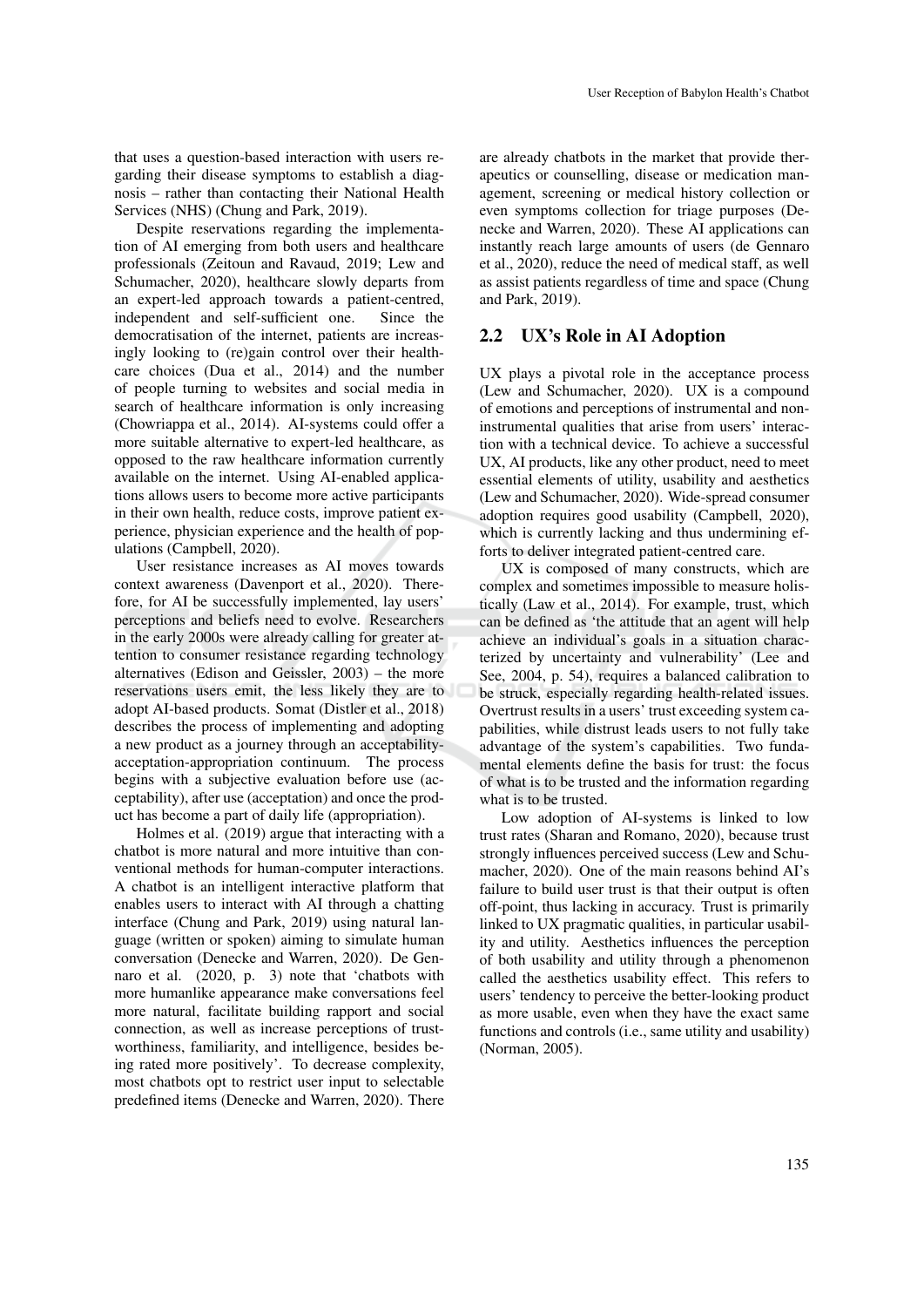#### 2.3 UX Challenges

Davenport et al. (2020) distinguishes four main challenges for AI adoption: (1) users hold AI to a higher standard and are thus less tolerant to error; (2), users tend to be less willing to use AI applications for tasks involving subjectivity, intuition or affect, because they believe having those characteristics is necessary to successfully complete the task ; (3) users are more reluctant to use AI for consequential tasks, such as driving a car as opposed to choosing a movie, because it involves a higher risk and (4) user characteristics (e.g., gender) also influence perception, evaluation and adoption of AI. When perceived as a risk, women tend to adopt AI less since they are more risk adverse than men (Gustafson, 1998). Individual's attitude towards technologies is another key factor (Edison and Geissler, 2003). Furthermore, having little technical or digital literacy ultimately influences users' perception of it.

According to Araujo et al. (2020), level of education and programming knowledge influence perception of AI: people with a lower level of education show a stronger negative attitude towards algorithmic recommendations and participants with higher levels of programming knowledge show a higher perceived fairness level. In general, people with domainspecific knowledge, belief in equality and online selfefficacy tend to have more positive attitudes about the usefulness, the fairness and risk of decisions made by AI and evaluate those decisions on par and sometimes better than human experts. However, when users strongly identify with the domain activity, they are less inclined to adopt AI for that activity (Davenport et al., 2020).

Another concern is uniqueness neglect. In a study carried out by Longoni and al. (2019), users have reservations about AI because they generally believe that AI only operates in a standardized manner and is calibrated for the 'average' person. Consequently, AIsystems are perceived as less able to identify and account for users' unique characteristics, circumstances and symptoms, leading them to be neglected. Yet, because same diseases show very different symptoms based on patient's health condition or lifestyle (Chung and Park, 2019), it is human doctors who too often misdiagnose patients. AI is able to simultaneously take into account patient's medical records and family history, and even their genome, warn about the disease risk and design unique treatment pathways tailored for them (Panesar, 2019). AI-systems could help prevent misdiagnoses by presenting doctors with alternative diagnoses and information and thusly supporting and enhancing them.

### 3 HYPOTHESES

H1. Men and women evaluate products differently. When perceived as a risk, women tend to adopt AI less since they are more risk adverse than men (Gustafson, 1998). Since then, gender dynamics have evolved. Therefore, women today may no longer tend to evaluate  $AI - a$  technology perceived to involve more risk – significantly differently than their male counterparts.

H2. Products' hedonic (Attractiveness, Novelty) and pragmatic qualities (Content Quality, Trustworthiness of Content, Efficiency, Perspicuity, Dependability, Usefulness) are evaluated more negatively when the product is explicitly labelled AI. Merely labelling a product as AI may trigger in laypeople a variety of heuristics based on stereotypes about the operation of the application (Sundar, 2020). The outcome and the extent of these triggers on subjective evaluation is yet to be determined.

H3. User characteristics (attitude towards technology, English proficiency, domain-specific knowledge) interacts with the treatment and significantly changes their subjective evaluation of the product. User characteristics is an overarching factor of subjective evaluation. However, we do not know if users' evaluation differs significantly depending on the nature of the product. For example, users' attitude towards technology underlines the overall reception and resistances towards technologies (Edison and Geissler, 2003); language proficiency plays a pivotal role as it can hinder users' ability to understand the system; users' domain-specific knowledge (e.g., programming knowledge or products' domain of activity) influences the evaluation of related AI products (Araujo et al., 2020).

## 4 METHOD

## 4.1 Why Babylon Health?

We chose Babylon Health, a free-to-use webapp that provides various healthcare services. We focused on their Chatbot Symptom Checker. According to Babylon Health's website, their chatbot is powered by an AI that understands symptoms the users input and provides them with relevant health and triage information. Chung and Parker (2019) confirm that users receive responses depending on their input, which are based on data contained in a large disease database. After the symptom check, users receive a diagnosis and a suggested path of action (e.g., appointment with GP). Since the scientific literature suggests trust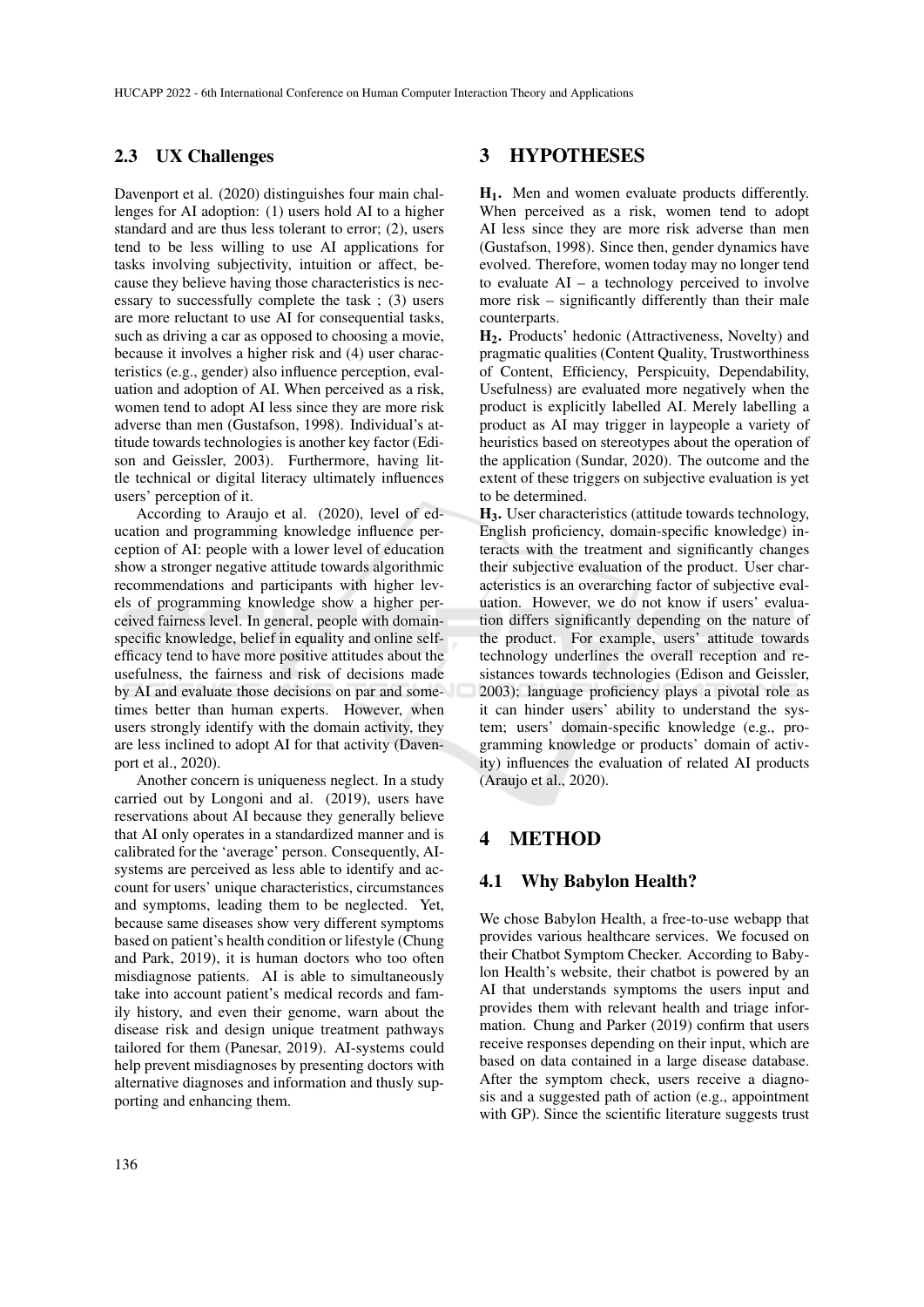in AI-systems often correlates positively with higher degrees of anthropomorphism (Sharan and Romano, 2020), we deliberately chose an AI-system that has no human-like element (behavioural or visual), to avoid biasing the results with features which are more prone to positive reception.

## 4.2 Participants

Typically, the last population segment to adopt innovations are older people and people with lesser educational attainment and lower socioeconomic status (Dorsey and Topol, 2020). Therefore, to avoid biasing the results by obtaining a sample with too many variables, we recruited exclusively young, well-educated participants. We did not accept participants who had previously engaged with either Babylon or very similar applications, such as Ada Health, because past experiences with AI-systems may significantly alter the trust formation process (Hoff and Bashir, 2015).

#### 4.3 Data to Collect

Regarding gender  $(H_1)$ , participants self-identified as either (1) male, (2) female or (3) non-binary.

Regarding pragmatic and hedonic constructs  $(H<sub>2</sub>)$ , we adopted a mixed approach (Law et al., 2014). As quantitative method, we used the UEQ+ (Schrepp and Thomaschewski, 2019), a questionnaire intended for evaluating UX through the lens of up to 26 UX constructs. Since Babylon qualifies both as a word processing device and an information website, we selected the UX constructs of dependability, efficiency, perspicuity, content quality and trustworthiness of content. Since perceived usefulness is paramount to adoption of AI (Araujo et al., 2020), we include a usefulness scale. Furthermore, to measure at least two hedonic qualities, we added the well-rounded staple of UX that is attractiveness scale and, because the product is based on AI, a novelty scale. Since perspicuity and dependability are jargon words, we provided a definition. We also asked participants to rank the eight UX constructs to establish a hierarchical scale. As qualitative method, we utilised the interview to ask participants to explain their ranking in their mother language (French).

Regarding user characteristics  $(H_3)$ , we administered a questionnaire to assess attitude towards technology found in Edison and Geissler (2003). The questionnaire measures technophobia with a 10 statements agreement scale. To facilitate user input, we continued using a 7-point Likert-scale instead of the proposed 5. We calculated 'measured technophobia' as follows: mean scores between 1 and 2.49 are con-

sidered *Highly Technophobic*, from 2.5 to 3.99 *Moderately Technophobic*, from 4 to 5.49 *Mildly Technophobic* and from 5.5 to 7 *Not Technophobic*. To determine if participants were laypeople, we asked them if they either study, work or are interested in either health or IT. This corresponds to their domain-specific knowledge. We evaluated participants' English proficiency by assessing the nature and frequency of their vocabulary questions. We also took into account participants' self-reported proficiency.

## 4.4 Method of Collection

We conducted two rounds experiment. Due to COVID-19, experiment 1 (XP1) took place on Zoom, a cloud-based video communication app that allows virtual video and audio set up, screen-sharing and recording. Participants were at home and used their personal computer. Experiment 2 (XP2) took place on university campus, and a computer was put at the participants' disposal. The computer recorded the screen, webcam and sound. In both experiments, we used LimeSurvey to conduct the survey and to give the instructions.

We used a randomized, post-test-only experimental design to test our hypotheses since these designs are well suited to detect differences and cause-effect relationships. Since today most people are unwilling to take a 30-minute survey and participants' attention and accuracy declines over time (Lew and Schumacher, 2020; Smyth, 2017), we decreased question and task complexity as the experiment progressed. We broke down the experiment into four parts: (1) a user test (10 minutes), (2) a UX questionnaire and ranking of UX constructs (12 minutes), (3) a short interview (4 minutes) and (4) an attitude towards technologies test followed-up by a sociodemographic questionnaire (5 minutes).

To understand the influence of the term 'Artificial Intelligence' on users' experience, we divided our participants into two groups. Group 1 (*No Treatment Group*, also known as control group) received an introduction of the product that did not mention AI. Group 2 (*Treatment Group*) received the almost same introduction, except we mentioned AI 14 times : twice explicitly when we presented the experiment orally and when we introduced the app in the written instructions, and then 12 times implicitly by reminding them of this element in the title of the survey and the subtitles above each section of the survey. These were the sole differences in treatment between the two groups.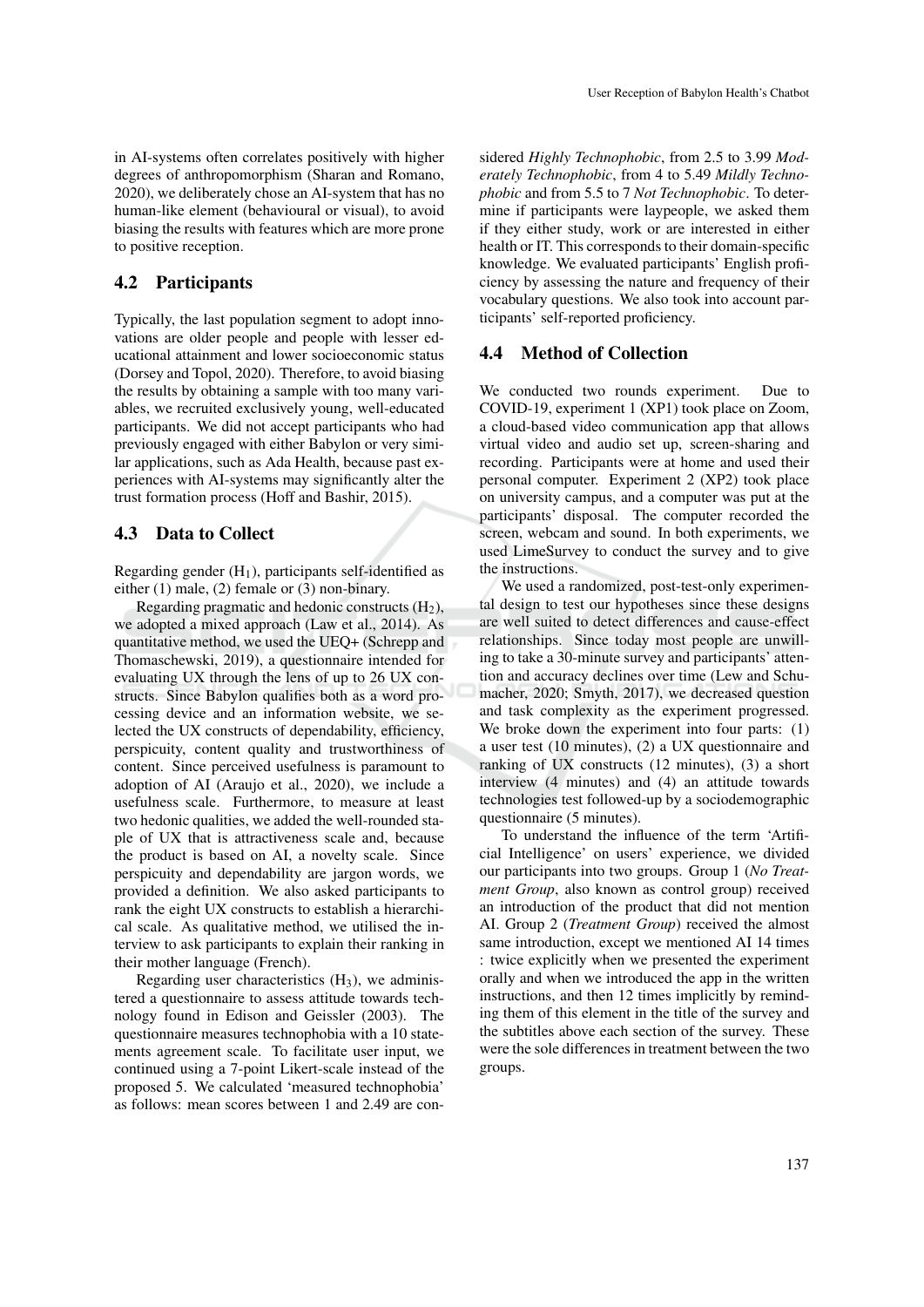#### 4.5 Procedure

First, we briefly explained how the experiment would unfold. Then, we asked participants to share their screen (XP1) or gave them the survey directly on the computer, with the recording activated and their screen duplicated on a monitor (XP2). Participants then read a brief description of Babylon Health. They proceeded to read a situation in which they were asked to use Babylon Health to find a diagnosis. We instructed them to use the product according to the symptoms they were given. We told them that if a symptom or an act was not mentioned, then it had not happened in that situation. Participants were allowed to read the situation as many times as they wished, while they were using the product and inputting their symptoms. They were instructed to return to the survey once they had reached the result page and had read the results to their liking.

Then, we asked them to share their impressions and subjectively evaluate the product by completing the UEQ+. Next, we asked participants to rank UX constructs by order of importance. We followed-up on their ranking answers with a semi-structured interview conducted to obtain a more precise account of their thoughts and impressions. We asked participants (1) to explain the reasoning behind their ranking, (2) to describe their experience, (3) whether the product met their expectations, (4) if something worked differently than they expected, and (5) after stop sharing their screen to answer questions related to their attitude towards technology and to rate their level of technophobia.

We then asked participants to tell us if they noticed Babylon was made of AI and if so, to disclose the moment they knew the app was AI-enabled and to discuss the impact of this new information had on their overall impression of the product. They could either have a more negative opinion, have a more positive opinion or not change their impression at all. We only report the answers of the No Treatment group, since the Treatment group knew it all along.

Finally, we ask them to disclose their knowledge of Babylon Health to see if participants had previous knowledge of the app and see if participants in the Treatment Group had noticed Babylon was AI-enabled. We also ask them to input their sociodemographic information (age, gender, highest degree of education, current employment status, field of work/study and interests), as this information is closely related to other social constructs pertaining to users' characteristics, which therefore influences their user experience.

### 5 RESULTS

#### 5.1 Experiment 1

Experiment 1 took place remotely between February 24th and April 18th 2021 and involved 29 participants (10 males), aged from 21 to 34 (mean 24.1), among which 21 (72%) were enrolled bachelors and master students, while eight (28%) had already obtained a master's degree, mostly in communication studies (69%). Twelve out of 29 participants  $(41\%)$ barely had sufficient mastery of English to follow the instructions and interact with the application. Further, ten participants strongly deviated from the expected path in the application, by inputting symptoms at the beginning of the interaction, which were either very broad or incorrect, and led to unrelated questions and results from Babylon.

Participants receiving no treatment overwhelmingly (80%) reported that knowing the app is made of AI did not influence their subjective evaluation of the product, while two participants (13%) reported having a better impression of the product after receiving this information and one (7%) perceived it to be worse. Regardless of treatment, participants evaluated the product positively (*mean* ≥ 5.3 out of 7). Perspicuity and Content Quality got a particularly positive mean score ( $> 6$ ), while Novelty got a mean score of 4.85. Constructs scores varied from a minimum of 2.25 points (Content Quality), to a maximum of 4.75 points (Novelty), which indicates the presence of strong outliers.

H1. Data showed no statistical difference between male and female. We used a Student's t-test when groups were normally distributed, a Mann-Whitney test when they were not. Further, the Multivariate Test showed no significant result for the Treatment x Gender interaction, *t*(8,18)=.585, *p*=.777, partial  $\eta^2$ =.206. Given these results, we do not discriminate based on gender.

H2. Data showed no statistical difference in the evaluation of the product based on treatment (Mann-Whitney U-test, Student's t-test, Multivariate test). However, five constructs (Attractiveness, Perspicuity, Usefulness, Novelty, Trustworthiness of Content had small effect size  $(d \le 0.2)$  and three (Efficiency, Dependability, Content Quality) only had a medium effect size  $(d \le 0.5)$ .

H3. A Multivariate Test indicated no significant interaction between treatment and participant's characteristics (English language skills, Domain-specific Knowledge, Self-reported Technophobia, Measured Technophobia). Overall, we obtained a large effect size for all interactions (partial  $\eta^2$  was always  $\geq$  .14).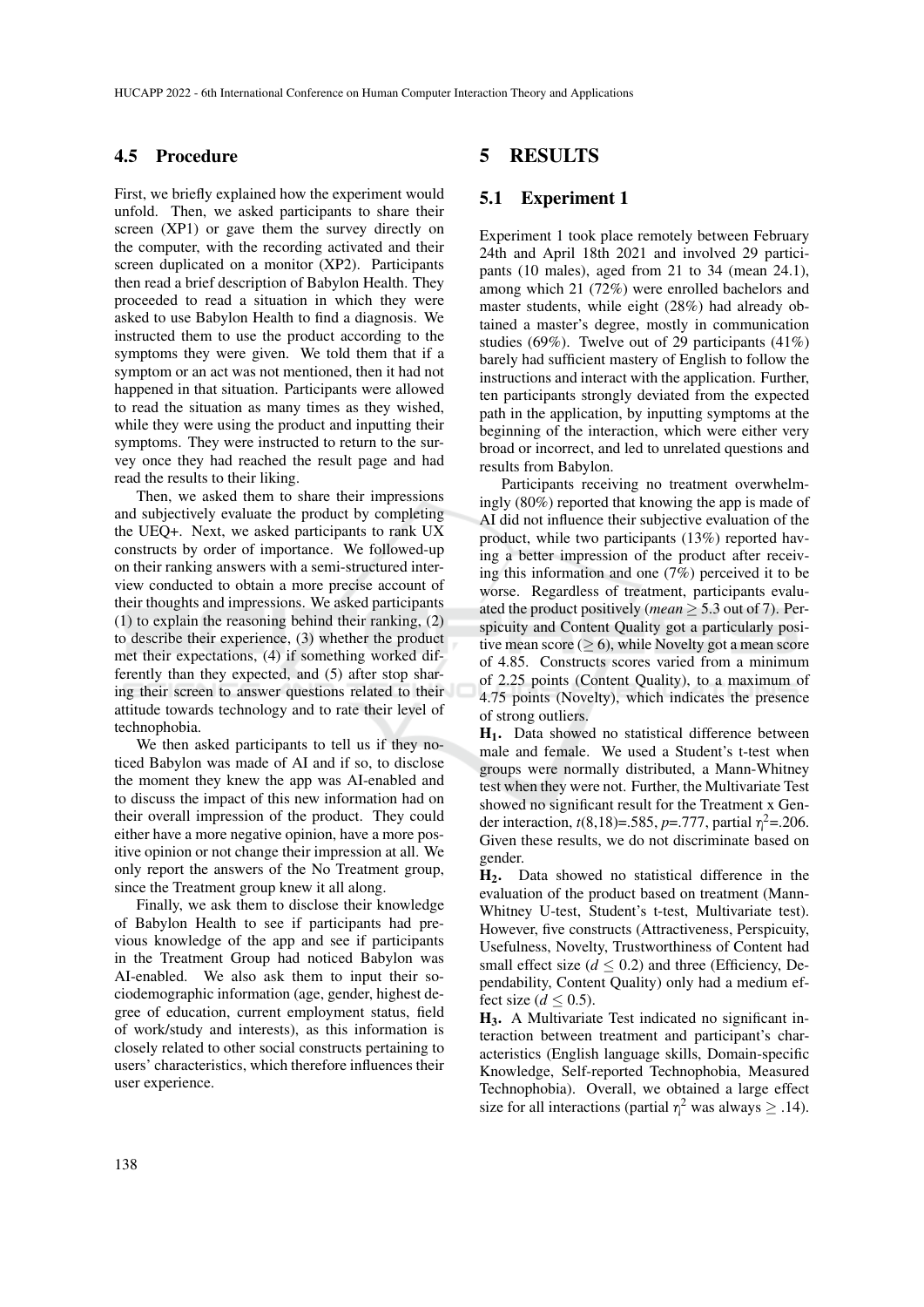#### 5.2 Experiment 2

Experiment 2 took place on campus between August 24 and 31st 2021 and involved 11 PhD students (10 females) from Université catholique de Louvain, aged from 25 to 35 (mean 28). Three participants had an interest for either Health or IT. Participants' English proficiency was always deemed sufficient and only three encountered some difficulty. They all took appropriate paths in the application. All participants in No Treatment Group reported believing that knowing the product is AI-enabled did not influence their subjective evaluation of the product. Participants evaluated the product positively, with seven out of the eight UX constructs reaching a *mean*  $\geq$  5.27 (only Novelty obtained a mean of 4.93).

 $H_1 + H_3$ . There were insufficient participants to properly categorise them by their characteristics (gender, English proficiency, domain-related knowledge, attitude towards technologies).

H2. We were, however, able to measure if participants evaluated the product differently according to treatment. A Student's t-test showed that participants in Treatment group (*M*=5.650, *SD*=0.57) evaluated Content Quality more negatively than in No Treatment Group (*M*=6.33, *SD*=0.26), *t*(9)=2.629, *p*=.027, *d*=1.53. Other constructs had neither significant results nor large size effect.

**TECHN** 

# 5.3 Experiment  $1 + 2$

Participants from XP1 and XP2 ranked the level of importance of UX constructs similarly (Table 1). Trustworthiness of Content and Content Quality continue to be designated as the most important qualities for an Health application, whereas Attractiveness and Novelty are cited as the least important. Interviews showed that Content Quality is regarded as one of the most important qualities more frequently than written responses suggest. When asked to explain their ranking, participants focused on aspects linked to Trustworthiness and Content Quality. Trust was a word that came up particularly often and was treated at length. Aspects related to Content Quality and Dependability often intertwined with this 'trust' concept. A Student t-test showed no statistical difference between XP1 and XP2. Furthermore, a Levene's test indicated that the variances for all constructs in the two groups were equal. Therefore, we were able to combine the results from the two experiments to gain more statistical power.

 $H<sub>1</sub>$ . We found no significant difference between genders. However, since women outweighed men 3 to 1, this analysis bears no scientific value.



Figure 1: Population Pyramid Frequency with Bell Curve of Content Quality by Treatment, positive scale (4 to 7).

H2. Data showed a significant difference between treatment groups in their evaluation of Babylon's Content Quality (*t*(38)=2.111, *p*=.041, *d*=.664). Especially, the No Treatment Group (*N*=21, *M*=6.238, *SD*=.527) scored Content Quality higher than the Treatment Group (*N*=19, *M*=5.842, *SD*=.657). This means participants in the No Treatment Group found the app to be more up-to-date, interesting, well prepared and comprehensible. No other construct obtained a significant result, but they also have a very inferior effect size. Usefulness, Novelty, Trustworthiness of Content had a very small effect size ( $d \leq 0.1$ ) Attractiveness, Efficiency, Perspicuity had a small effect size  $(d \leq 0.2)$ , and Dependability had a medium effect size ( $d \leq 0.5$ ).

H3. User characteristics (English proficiency, domain-specific knowledge, attitude towards technology) did not significantly interact with the treatment.

# **DISCUSSION**

H1. Our study results indicate female and male participants assess their UX with Babylon similarly, which contradicts previous work on the importance of gender in subjective evaluation of AI. Women should be more risk-adverse than men (Gustafson, 1998). This may indicate that gender related association to risk might be outdated and needs to be revisited. Differences between genders might be eroding in millennials and Gen Z. Another explanation is that millennials and Gen Z do not perceive AI as a risk. This is plausible if we consider that participants are not entering real symptoms to find a real diagnosis to a real illness. Rather, they are entertaining a fictional scenario simply because we asked them to do so. Thus, they might not perceive the use of Babylon as an increase in risk. The outcome being imaginary and not translated into actual consequences might simply cancel the risk perception. If so, then participants may also not feel concerned by uniqueness neglect (Longoni et al., 2019), because they only perceive themselves as unique and not others, even when those 'others' are their hypothetical sick selves.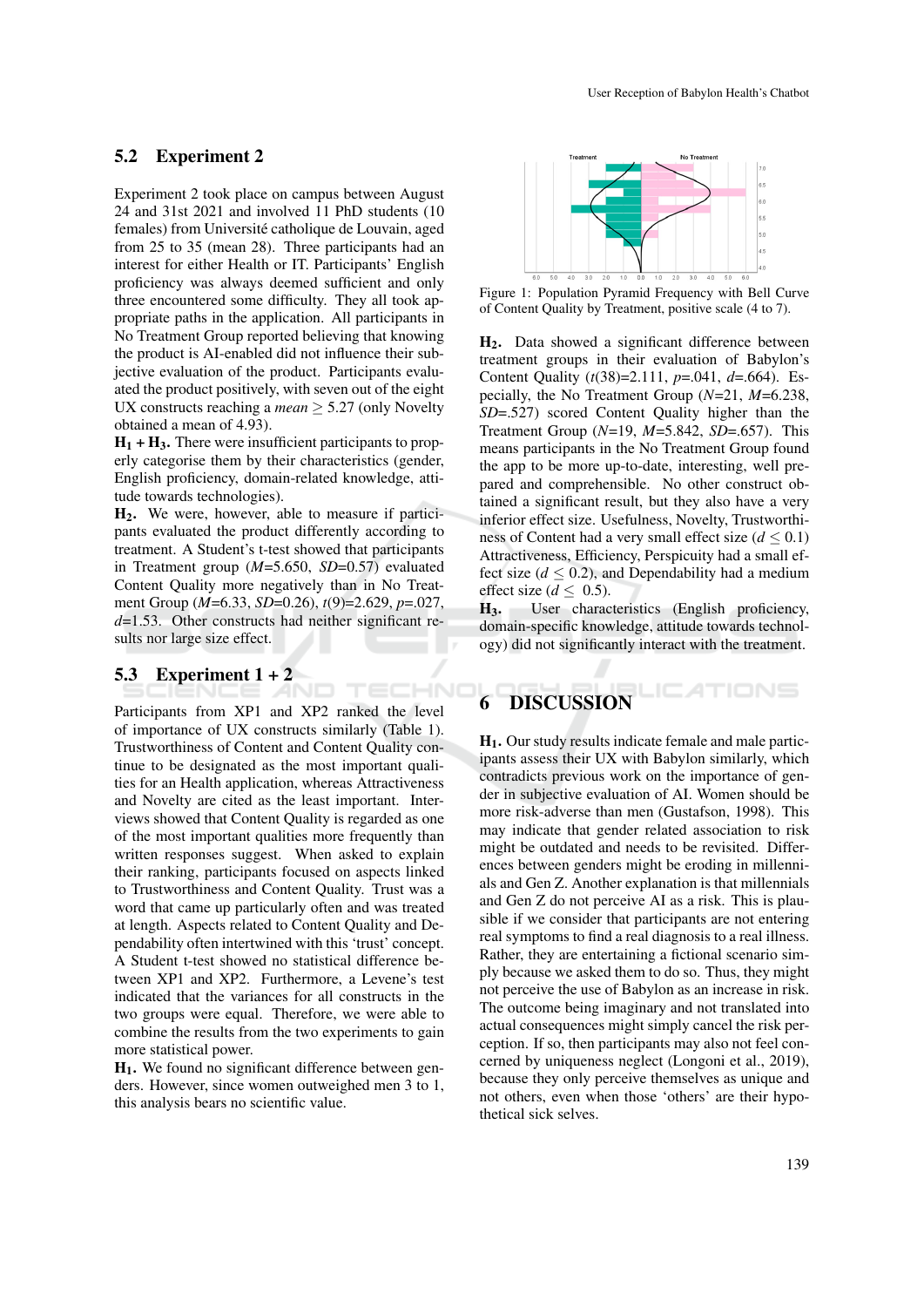| Rank | Constructs                        | Score | Mean Rank | Most important | Least Important |
|------|-----------------------------------|-------|-----------|----------------|-----------------|
|      | <b>Trustworthiness of Content</b> | 197   | 6.64      | 33             |                 |
|      | Dependability                     | 167   | 5.70      |                |                 |
|      | <b>Usefulness</b>                 | 159   | 5.25      |                |                 |
|      | Perspicuity                       | 143   | 4.82      |                |                 |
|      | <b>Content Quality</b>            | 142   | 4.71      | 21             |                 |
|      | Efficiency                        | 140   | 4.70      |                |                 |
|      | Attractiveness                    | 75    | 2.35      |                |                 |
|      | Novelty                           | 58    | 2.05      |                | 25              |

Table 1: Construct ranked by importance. We calculated scores by weighing the position of each construct in the ranking with points ( $1<sup>st</sup> = 8$  pts,  $2<sup>nd</sup> = 7$  pts...) and the Mean Rank from their average points.

H2. We require more participants to see whether labelling a product as 'AI' changes the UX with the product. However, the significant difference regarding Content Quality suggests more research might be of interest regarding. Further, our results comply with previous findings: the most important aspect in UX is trust, a concept without which participants said they would never adopt an app; users hold AI systems to a higher standard than other applications; and users evaluate AI systems that fail more harshly.

H3. The lack of interaction with the treatment might indicate that user characteristics influence their reception of products, regardless of the 'AI' label. The nonsignificant interaction between treatment and participants' attitude towards technology may be due to participants' profile. Young and well-educated people are not typically resistant to adopting new technologies, and might have equal reservations towards both AI and non-AI-systems regarding health. As for domain-specific knowledge, the mere interest in a subject is not enough to significantly alter users' subjective evaluation of a product. Thus, assuming previous research findings apply to the younger generation, participants need to either study or work in the related domain to alter their evaluation of AI. Lastly, language skills did not significantly interact with treatment, suggesting other key factors are at the origin of difference in results between treatments.

Limits and Future Research. Further research involving a larger number of participants with similar characteristics should be conducted to fully answer our hypotheses, since small size effect prevents us from drawing definitive conclusions. About 100 participants per treatment group should be recruited to acquire a meaningful size effect with a Confidence Interval of 95% and normal distribution. To be representative and useful to practitioners, this experiment should also be replicated with less educated or older populations and extended to different apps. In addition, to achieve action fidelity (Kieffer, 2017), similar research should be conducted on users who are genuinely sick with the same disease at the time of the experiment to avoid artificial conditions and decrease error rate related to symptom input. The product would likely seem more intuitive, since users would not have to follow a scenario. Reservations regarding effects such as users' uniqueness neglect concerns, if applicable, would then manifest themselves.

## 7 CONCLUSION

Our results manage to contribute to research in two ways. First, Gustafson's theory on gender biases as pertaining to risk assessment might need to be revisited. Differences between genders are eroding and becoming less relevant and appropriate to use when dealing with younger generations. They may also be much more context-dependent than previously thought: a hot topic such as health during a pandemic may soften or override gender-based variation in perception to such an extent it might even become irrelevant. Second, though XP1 was conducted remotely, we were still able to obtain actionable data: XP1 and XP2 showed very similar results, suggesting that conducting UX experiments out of the lab is possible without inconsolably damaging the results. They may, however, require more participants to reach the same conclusions. This finding should be celebrated, as we are likely to enter an era of pandemics that will force us to change how we conduct experiments and continue to produce valid and scientific work.

Healthcare systems require a momentous the help of AI to properly undertake current and future challenges, such as an increase in age-related illnesses due to ageing populations. Detecting the differences in behaviour, perception and treatment remains an important subject to explore, since this information enables UX practitioners to design counter strategies tailored for medical AI apps' unique needs.

UX research would benefit from clear, flexible and extensive frameworks that can be used in a plethora of contexts to evaluate users' perceptions. Moreover, these need to be widely employed because gaining